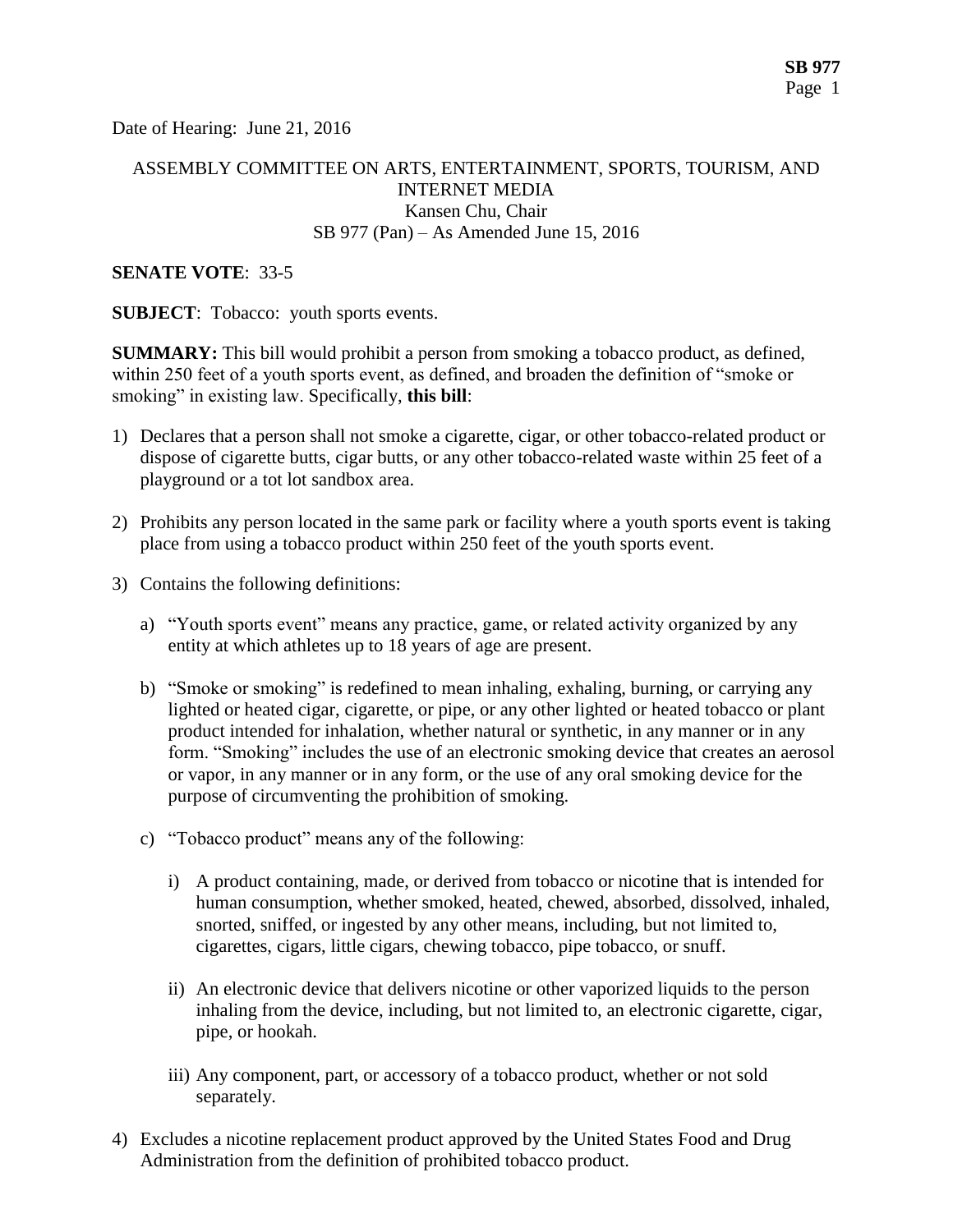5) Prohibits the preemption of the authority of any county, city, or city and county to regulate the use of tobacco products around a youth sports event. Allows a county, city, or city and county to enforce any ordinance adopted before January 1, 2017, or to adopt and enforce a new regulation that is more restrictive than this bill, on and after January 1, 2017.

#### **EXISTING LAW**:

- 1) Prohibits the smoking of a cigarette, cigar, or other tobacco-related product, and the disposal of cigarette butts, cigar butts, or any other tobacco-related waste, within 25 feet of any playground or tot lot sandbox, as defined.
- 2) Defines "smoke or smoking" to mean the carrying of a lighted pipe, cigar, or cigarette of any kind, or the lighting of a pipe, cigar, or cigarette of any kind, including, but not limited to, tobacco, or any other weed or plant.
- 3) Prohibits the intimidation, threat of any reprisal, or effect of any reprisal, for the purpose of retaliating against another person who seeks to attain compliance with existing law.
- 4) Provides that any person who violates the law is guilty of an infraction punishable by a fine of two hundred fifty dollars (\$250) for each violation. Prohibits existing law from being applied to private property.

**FISCAL EFFECT**: This bill was passed out of the Senate Appropriations Committee pursuant to Rule 28.8.

# **COMMENTS**:

1) *Author and supporters statement of need for legislation: to provide healthy spaces for children*. According to the author, "youth sports events should promote healthy habits for children, but current law doesn't ensure a healthy, tobacco-free environment for our young athletes. SB 977 would protect our state's youth and promote public health by prohibiting the use of tobacco products within 250 feet of a sporting event. Youth sports should encourage young people to develop healthy habits that will help them for the rest of their lives—not expose them to the many health risks associated with secondhand smoke or encourage them to take up tobacco products themselves. Secondhand smoke increases the risk of asthma, lung infection and ear disease, among other serious health conditions—and children are more sensitive to these negative health effects. Ninety percent of adult smokers begin while in their teens, or earlier; and two-thirds become regular, daily smokers before they reach the age of 19. Studies have shown that starting to smoke at an early age increases the number of cigarettes smoked per day in adult life, compounding the risk of tobacco-related diseases. We have no reason to promote such dangerous, long-lasting habits at our youth sports events."

"SB 977 recognizes that coaches, parents, and peers can play a critical role in influencing California's youth, especially when they can be observed by youth participating in sporting events. The overt use of tobacco products by these influential figures on and around the field promotes the use of these products to players and spectators," claims the California Dental Association. According to the American Lung Association, "children, pregnant women, the elderly, and those with chronic illnesses are especially vulnerable to harmful effects of secondhand smoke, which can cause asthma in children who have previously not shown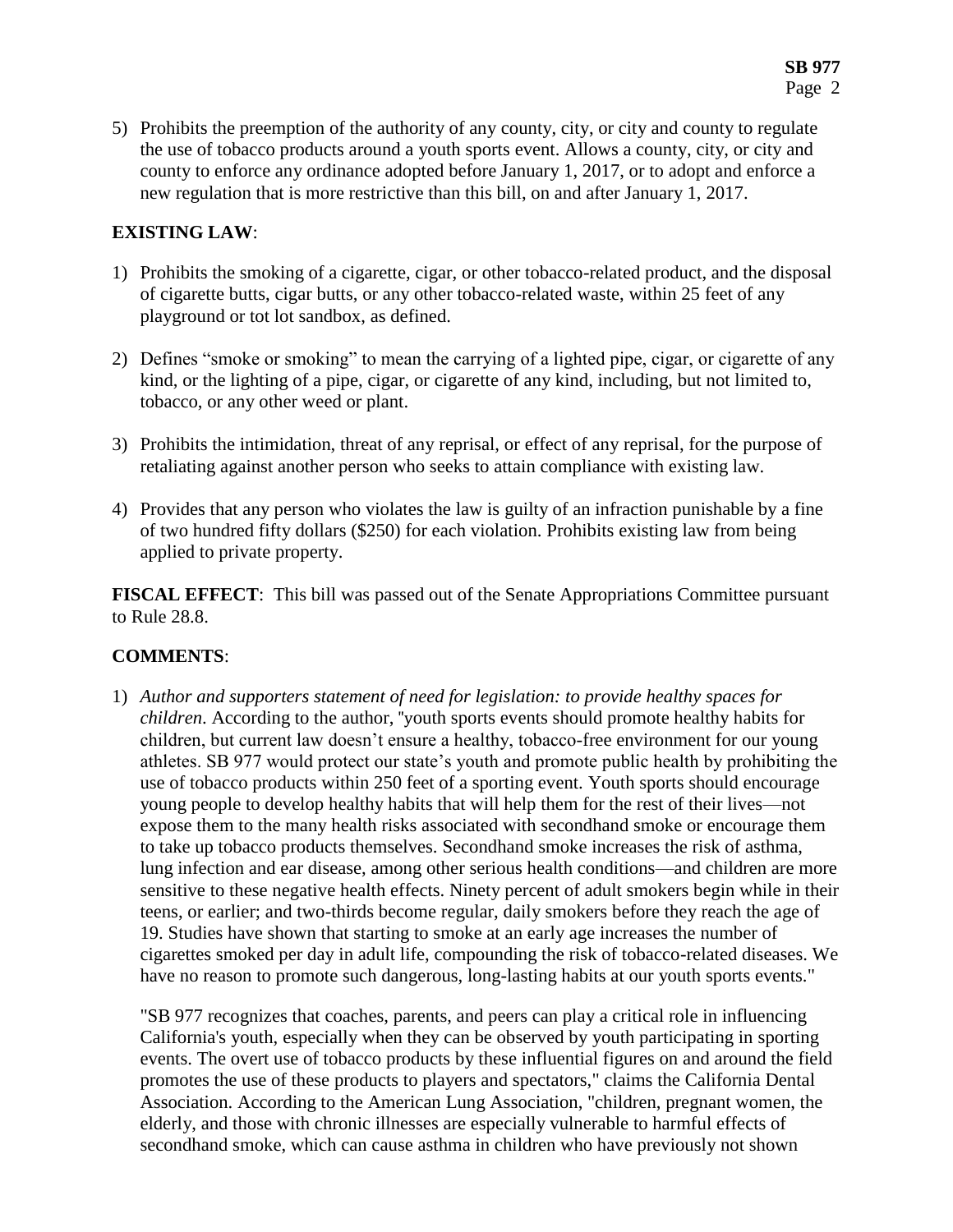symptoms." Other supporters such as PTA and March of Dimes state that this bill will "protect participating youth and their families from secondhand smoke, as well as prevent the encouragement of youth to take up smoking, which is the number one cause of preventable death in the U.S." The children of the  $8<sup>th</sup>$  grade class at St. Elizabeth Ann Seton Catholic School, who brought the bill idea to Senator Pan, state that, "Children do what they see. Limiting exposure to all forms of smoking, vaping and e cigarettes will lessen the chance of their starting…A healthy youth ensures the future."

2) *Background: Tobacco use and its effects on public health.* 

*(The following is taken from information provided by the author and supporters as summarized in the Senate Health Committee analysis).*

- a) *Smoking prevalence.* According to the 2012 Surgeon General's Report, nearly 90% of smokers in the U.S. started smoking by the age of 18, and 99% started by age 26. In California, 64% of smokers start by the age of 18, and 96% start by age 26. According to the California Department of Public Health (DPH), in 2010, 36.8% of high school students had smoked a whole cigarette by age 13 or 14, and in 2012, illegal tobacco sales to minors rose to 8.7% from 5.6% in 2011. According to DPH, in 2010, 11.9% of the state's adults smoked, down from 13.1% in 2009, making California one of only two states to reach the federal Healthy People 2020 target of reducing the adult smoking prevalence rate to 12%. However, research highlights that the burdens of smoking do not fall evenly across the state. According to the American Lung Association (ALA), African-American men and women have the highest smoking usage rate at 21.3% and 17.1% respectively, followed by white men at 17.2% and Latino men at 16%. The ALA reports that Korean men have an unusually high tobacco usage rate at 27.9%, as do Lesbian, Gay, Bisexual, and Transgender women who smoke at almost triple the rate of women in general.
- b) *Tobacco-related diseases.* Every year, an estimated 443,000 people in the U.S. die from tobacco and smoking-related illnesses or exposure to secondhand smoke, according to the federal Centers for Disease Control and Prevention (CDC). The CDC also reports that another 8.6 million people suffer from serious smoking-related illnesses. According to DPH, smoking causes ischemic heart disease, cancer, stroke, and chronic lower respiratory diseases, which are the leading causes of death and disability among adults in California. Smoking-attributed diseases are an economic burden due not only to health care expenses but also productivity losses related to disability or early death. DPH asserts, since the passage of Proposition 99, adult smoking rates declined by more than 40% from 22.7% to 13.3% in 2008. As smoking rates declined, mortality and morbidity rates for diseases related to smoking also declined. This parallel trend, according to DPH, supports causal association between these conditions and smoking.
- c) *Alternative tobacco products.* According to DPH, prevalence of smokeless and other tobacco products have increased among high school students, which often do not have the same regulations placed upon them as cigarettes. In recent years, sales of smokeless tobacco and nicotine products, like snus, have risen dramatically. Hookah, popular with teens and young adults, has been shown to contain the same cancer-causing chemicals as secondhand smoke. Smokeless tobacco has been linked to oral cancer, pancreatic cancer, and gum disease. DPH recently released a report on electronic cigarettes, which stated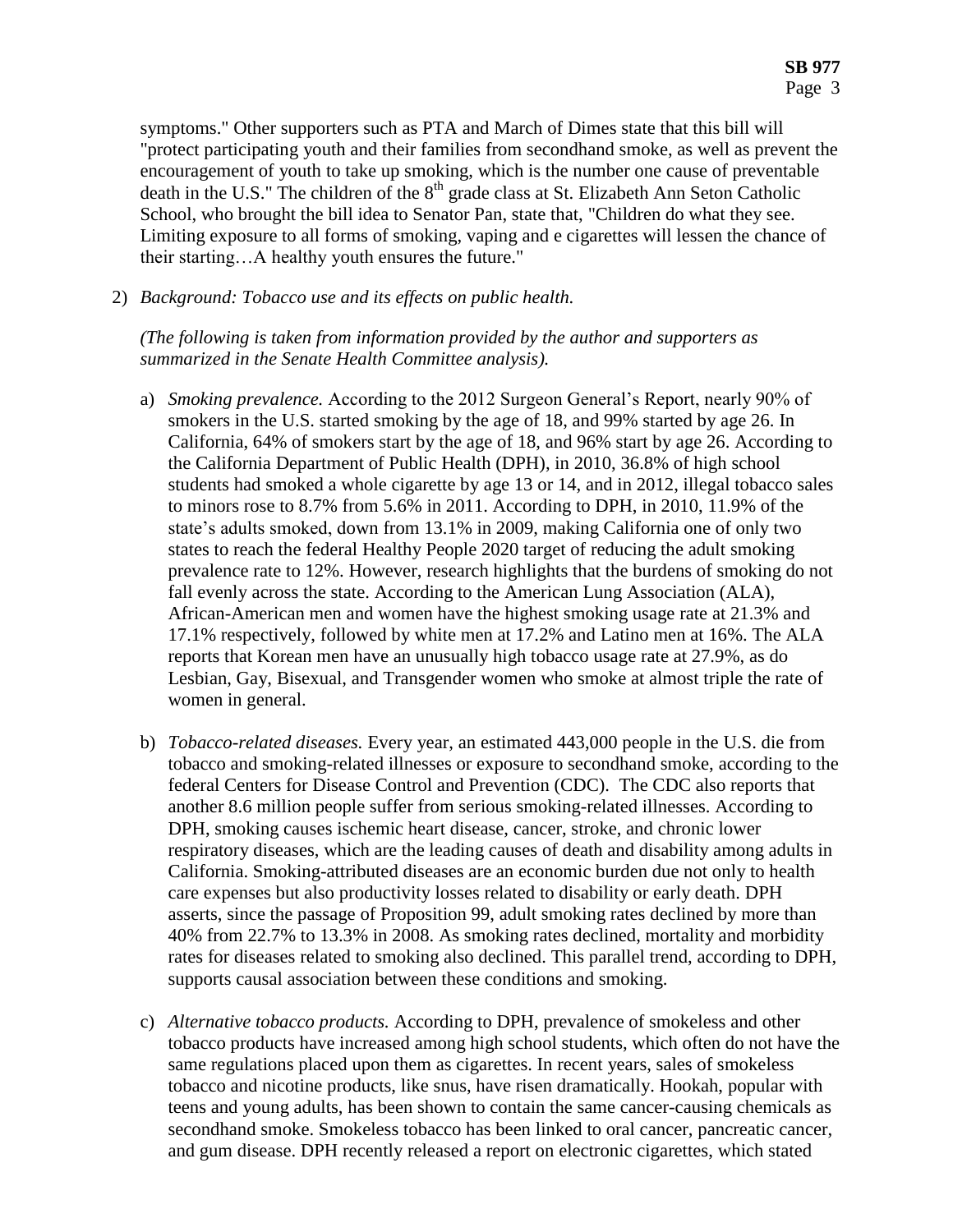that teen use of electronic cigarettes has surpassed the use of traditional cigarettes and marketing of these products has increased 1200% in the last three years. Electronic cigarettes deliver nicotine to the user, which, research from the Institute of Medicine shows, can be harmful to brain development in adolescents. The DPH report asserts that the aerosol emitted from electronic cigarettes is toxic and contains at least 10 chemicals known to cause cancer, birth defects, and other poor health outcomes.

### 3) *Prior and related Legislation*

- a) SBX2 5 (Leno), Chapter 7, Statutes of 2016, Second Extraordinary Session, recast and broadened the definition of "tobacco product" in current law to include electronic cigarettes as specified; extends current restrictions and prohibitions against the use of tobacco products to electronic cigarettes; extends current licensing requirements for manufacturers, importers, distributors, wholesalers, and retailers of tobacco products to electronic cigarettes; requires electronic cigarette cartridges to be child-resistant; and exempts active duty military personnel, as specified, from the requirement of being 21 years of age or older to purchase tobacco products.
- b) SBX2 7 (Hernández), Chapter 8, Statutes of 2016, Second Extraordinary Session, increased the minimum legal age to purchase or consume tobacco from 18 to 21. The bill also removed penalty provisions for those under 21 in possession of tobacco and exempts military personnel from the age increase.
- c) ABX2 7 (Stone), Chapter 4, Statutes of 2016, Second Extraordinary Session, removed many (but not all) exemptions in existing law that allow tobacco smoking in certain indoor workplaces and expands the prohibition on smoking in a place of employment to include owner-operated businesses.
- d) AB 768 (Thurmond), Chapter 779, Statutes of 2015, prohibits, commencing December 1, 2016, the use or possession of smokeless tobacco products, as defined, on the playing field of a baseball stadium during a professional baseball game or practice.
- e) SB 648 (Corbett), Legis. of 2013, would have extended the restrictions and prohibitions against the smoking of tobacco products to include restrictions or prohibitions against ecigarette in various places, including, but not limited to, places of employment, school campuses, public buildings, day care facilities, retail food facilities, and health facilities. SB 648 failed passage in the Assembly Appropriations Committee.

# **REGISTERED SUPPORT / OPPOSITION**:

# **Support**

St. Elizabeth Ann Seton Catholic School 8th Grade Class (source) American Cancer Society Cancer Action Network American Lung Association in California American Heart Association/American Stroke Association Association of California Healthcare Districts California American College of Emergency Physicians